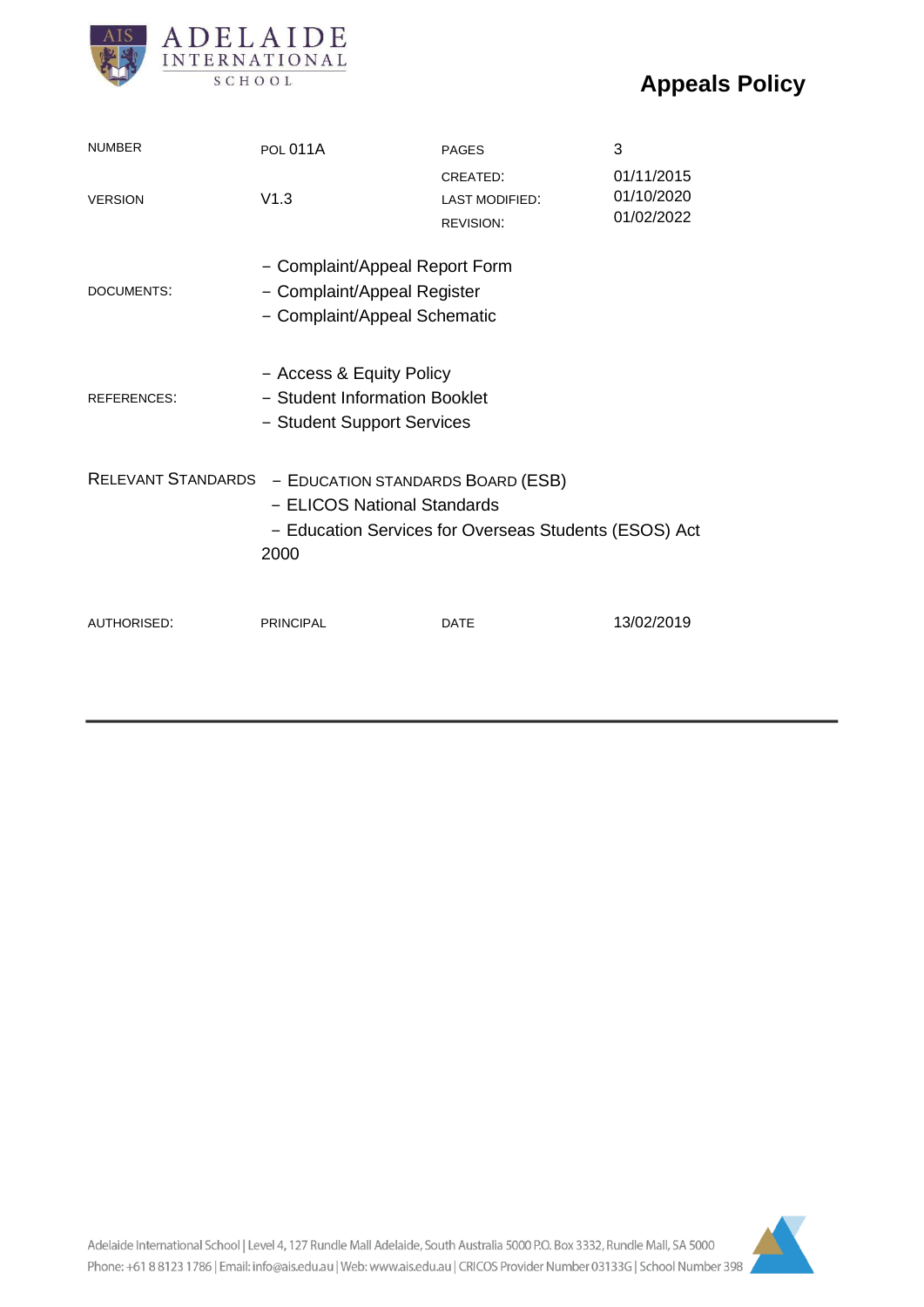



## **PURPOSE**

This policy is to make Adelaide International School (AIS) stakeholders aware of the appeals process and the rights and responsibilities afforded to everyone.

# **POLICY**

- 1. To manage appeals processes in a fair and equitable manner allowing stakeholders to be provided with a timely and transparent framework for lodging appeals.
- 2. To provide a fair and equitable process for advocacy, internal mediation, and external independent mediation to help resolve disputes and appeals.
- 3. To address appeals in a timely and appropriate manner

## **SCOPE**

This policy encompasses:

- current and past students
- prospective students
- employees
- contractors
- suppliers and providers
- regulatory authorities

This policy does not cover complaints. Please refer Complaints Policy.

## **DEFINITIONS**

*Advocate:* Individual who accompanies an appellant for the purposes of support throughout the process. An advocate for the purposes of this policy does not include Legal Representation.

*Appeal:* An appeal arises when a stakeholder is not satisfied with a decision taken by AIS.

*Appellant:* Person or entity that lodges an appeal.

- *Complaint/Appeal Committee:* Several persons nominated by the CEO to review decisions that an Appellant does not accept as satisfactory.
- *Frivolous or Malicious Appeal:* Fictitious appeal or one made intentionally without foundation or to cause detriment or mischief. Knowingly lodging a false appeal (without truth or foundation).
- *Mediation event:* Meeting, intervention or other event specifically designed and arranged with the goal of a satisfactory outcome.
- *Stakeholder:* General term inclusive of any individual or entity with whom AIS has a relationship including but not limited to employees, students, contractors, and suppliers.

## **PRINCIPLES TO SUPPORT THIS POLICY**

- 1. Only the parties directly involved in lodging or investigating or mediating an appeal will have access to information about the appeal.
- 2. All parties will be provided with equal opportunity for discussion and response. No assumptions will be made, and no action will be taken until all relevant information has been collected and considered.
- 3. Discussion of the matter by parties to the appeal with other AIS stakeholders, or other parties either internal or external is not permitted.